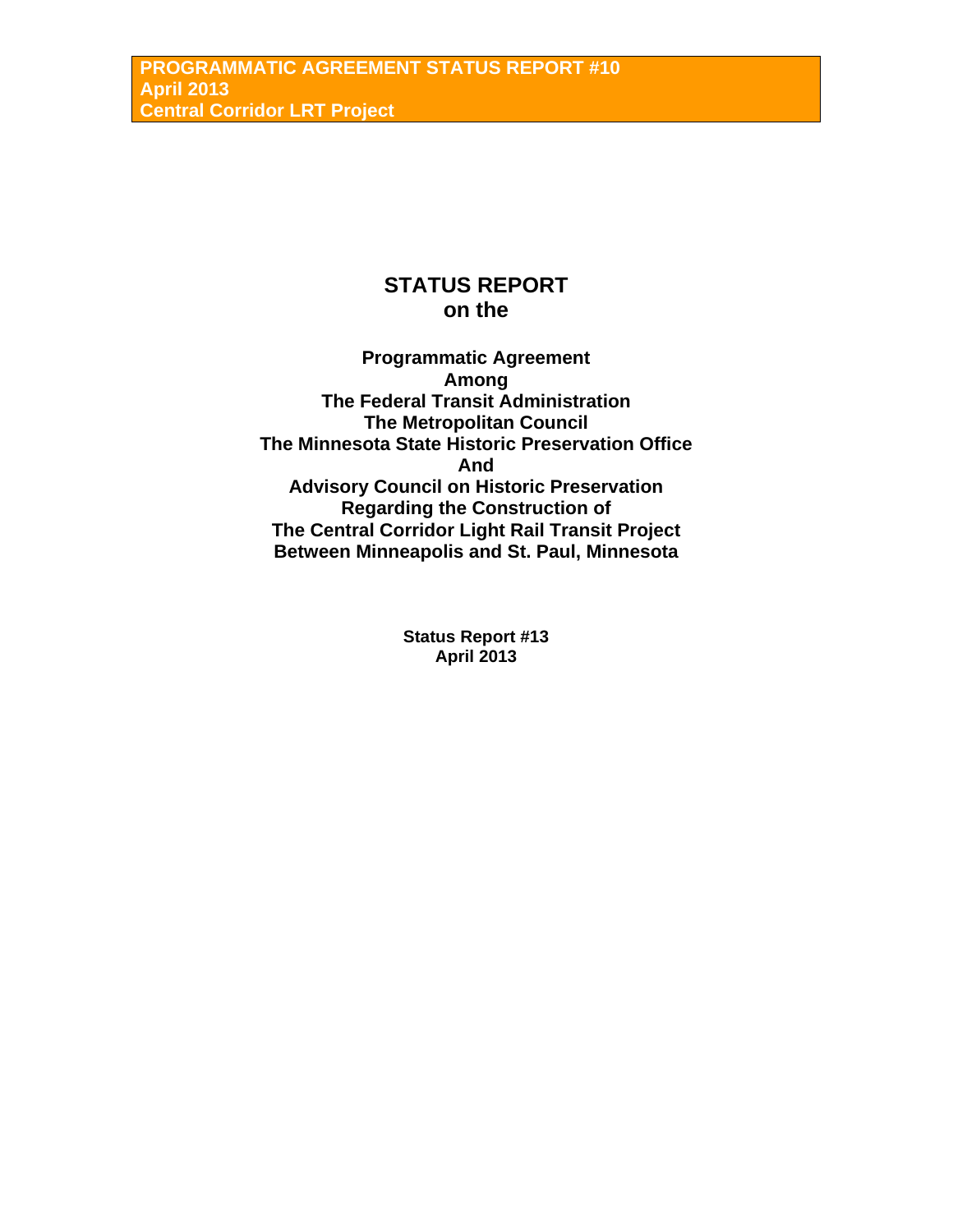### **INTRODUCTION**

The Central Corridor Light Rail Transit (LRT) project is an approximately 11-mile LRT line that will serve the Minneapolis and St. Paul downtown areas, as well as the University of Minnesota (U of M) and the State Capitol complex. In downtown Minneapolis, it will integrate with the Hiawatha LRT line. There will be 23 stations along the line, including five shared with the existing Hiawatha LRT and an operations and maintenance facility will be constructed as part of the project in downtown St. Paul.

This Status Report covers the period from January 1, 2013 to March 31, 2013.

### **STIPULATION I: PROJECT DESIGN DEVELOPMENT**

The obligations of Stipulation I of the CCLRT Programmatic Agreement are complete with submittal of the final set of design plans for the Operations and Maintenance Facility (as reported in Status Report #5).

### **STIPULATION II: DESIGN OF FUTURE STATIONS AT HAMLINE, VICTORIA AND WESTERN**

The obligations of Stipulation II of the CCLRT Programmatic Agreement are complete with submittal of the final design plans for the stations at Hamline Avenue, Victorian Street, and Western Avenue (reported in Status Report #3) and MnSHPO findings that the plans were consistent with the Secretary of Interior Standards (as reported in Status Report #4).

### **STIPULATION III: ARCHAEOLOGY**

There have been no actions pertaining to this stipulation in the reporting period.

### **STIPULATION IV: RESOLUTION OF ADVERSE EFFECTS**

As of the date of the completion of this Status Report, MnSHPO has made adverse effects findings for four historic properties and/or districts – the St. Paul Urban Renewal Historic District, the State Capitol Mall Historic District, the St. Paul Union Depot, and the Lowertown Historic District.

St. Paul Union Depot: As previously reported, a final Mitigation Plan addressing adverse effects of the CCLRT project to the St. Paul Union Depot has been approved by MnSHPO and circulated to parties to the Programmatic Agreement. Implementation of the Mitigation Plan took place as part of Civil East construction activities and was completed at the end of December 2013.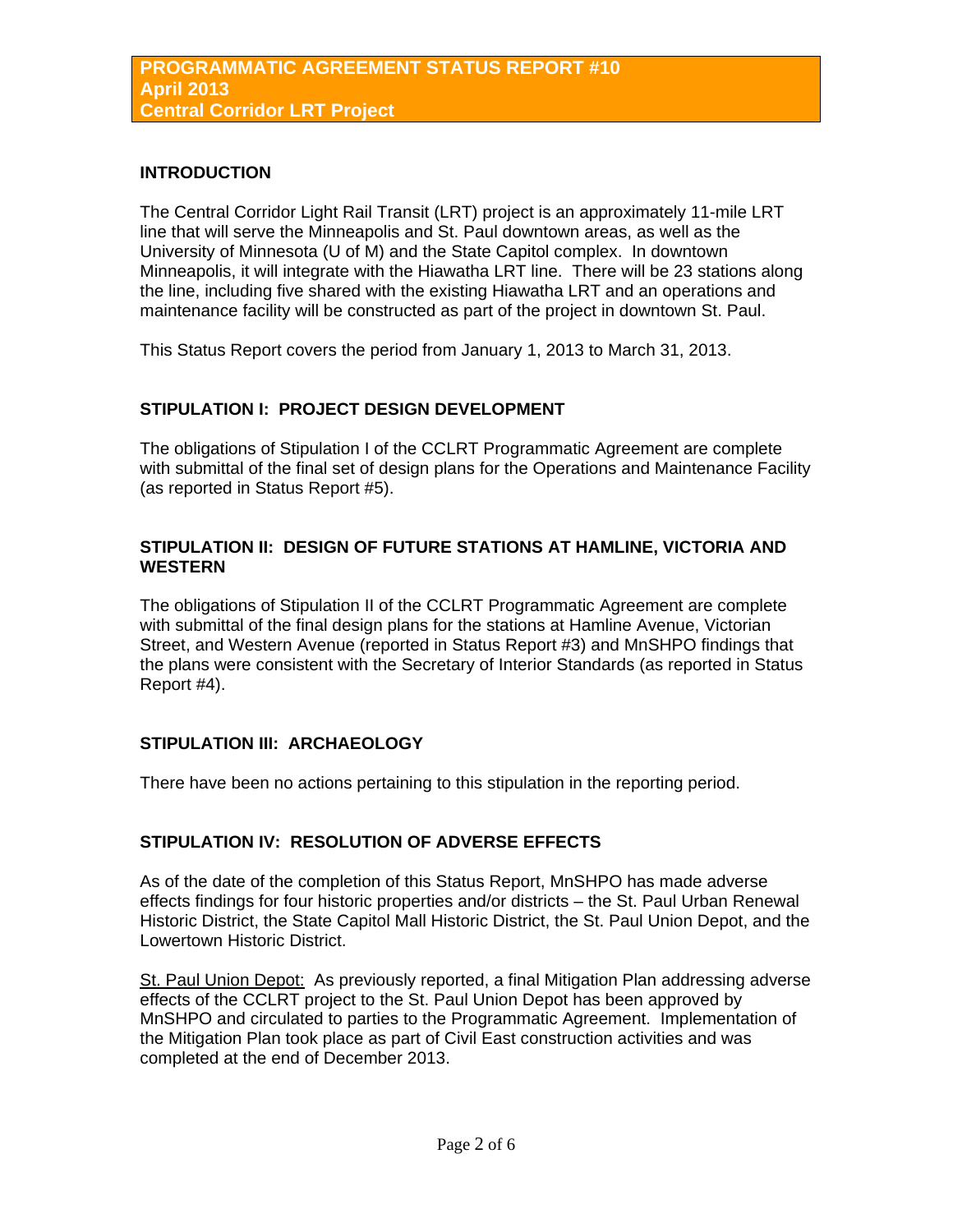State Capitol Mall Historic District: A final mitigation plan was circulated to MnSHPO and all parties on February 25, 2010. Implementation of the mitigation plan will take place in 2013.

St. Paul Urban Renewal Historic District: Mitigation for effects to the St. Paul Urban Renewal Historic District was documented in the Programmatic Agreement and is reported under Stipulation VII.

Lowertown Historic District: A final mitigation plan addressing adverse effects of the CCLRT Operations and Maintenance Facility to the Lowertown Historic District was circulated to parties to the Programmatic Agreement in June 2011. The primary focus of this Plan is development of new Lowertown Historic District Guidelines administered by the St. Paul HPC. In February 2012, Met Council staff received an executed subordinate funding agreement from City staff, and Met Council completed the execution of this document in March 2012. The execution of this SFA permits the City of St. Paul to move forward in the contracting process. Met Council will participate with the City in this process, providing staff support and other assistance, as has been the case with other CCLRT efforts funded under SFAs with the City of St. Paul.

### **STIPULATION V: NOISE AND VIBRATION ASSESSMENT AND MITIGATION**

The obligations of Stipulation V of the CCLRT Programmatic Agreement are complete with submittal of the final copy of the Vibration Noise Management Remediation Plan (VNMRP) as reported in Status Report #4 and completion of consultation with property owners, as reported in Status Report #5.

### **STIPULATION VI: PARKING AND TRAFFIC**

Stipulation VI.A: There have been no actions pertaining to this stipulation in the reporting period.

Stipulation VI.B: There have been no actions pertaining to this stipulation in the reporting period.

Stipulation VI.C: Reporting on the status of the implementation of parking mitigation is now taking place on a monthly basis as required by the FTA's Finding of No Significant Impacts for the Supplemental Environmental Assessment assessing impacts of CCLRT construction on businesses, which was published in March 2011. A copy of the monthly business mitigation status report can be found at [www.centralcorridor.org.](http://www.centralcorridor.org/)

### **STIPULATION VII: RECORDATION OF CEDAR STREET AND REDEVELOPMENT DESIGN GUIDLELINES**

360 Cedar Street Recordation*:* The provisions of this stipulation were completed and documented in a letter dated January 8, 2010 from MnSHPO finding that the documentation fulfills Stipulation VII.A of the Programmatic Agreement.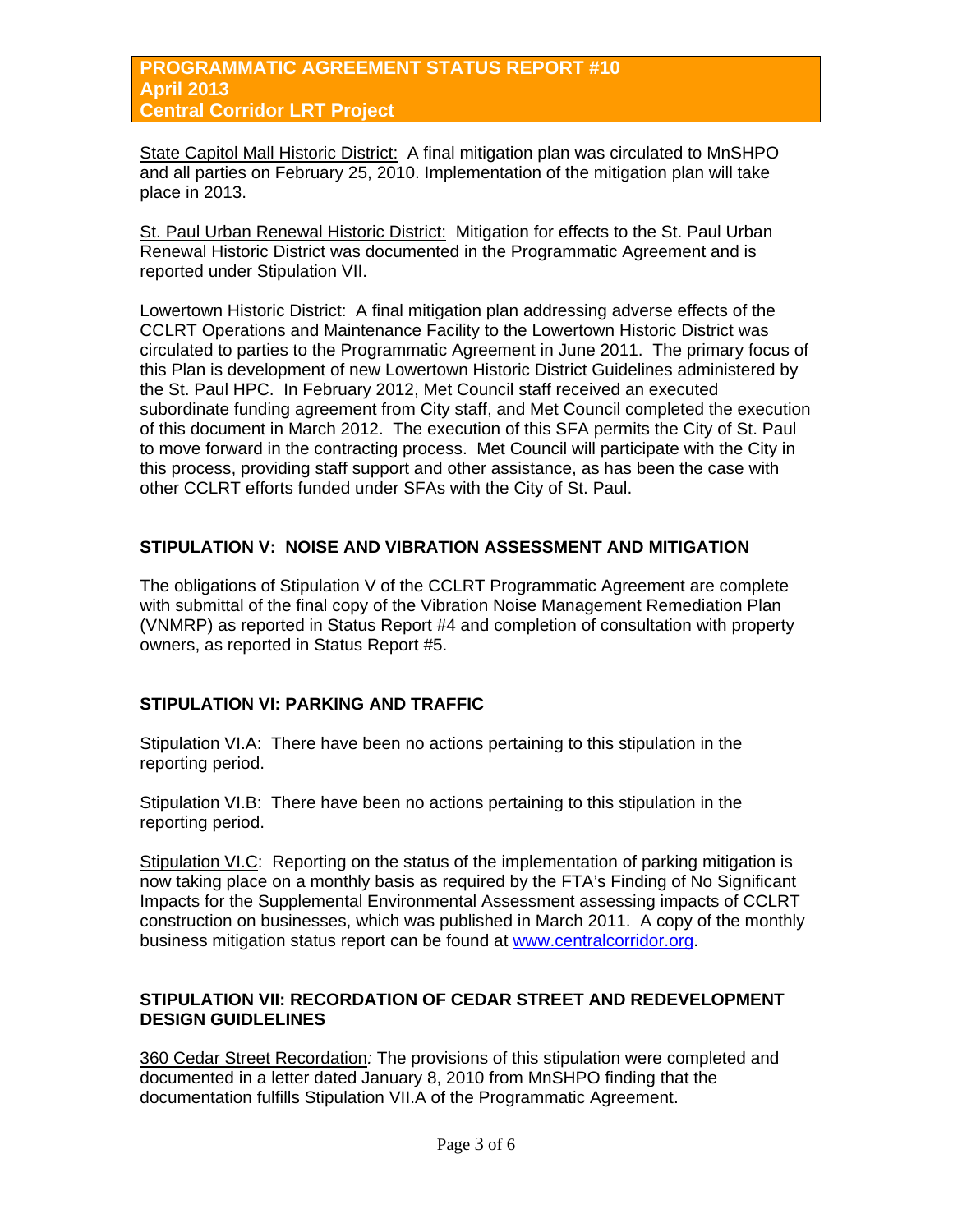Design Guidelines for 4<sup>th</sup>/5<sup>th</sup>/Minnesota/Cedar streets block: There have been no actions pertaining to this stipulation in the reporting period.

### **STIPULATION VIII: NATIONAL REGISTER NOMINATION FORMS**

The Met Council has prepared a refined cost estimate, with input from MnDOT Cultural Resources unit staff, and with input from consultants, that will be used in the procurement process, seeking professional consulting service to complete this stipulation of the Programmatic Agreement. It is anticipated this procurement will be rebid in April 2013 with work complete by June 2014.

### **STIPULATION IX: PUBLIC EDUCATION**

Stipulation IX.A: There have been no actions pertaining to this stipulation in the reporting period.

Stipulation IX.B: There have been no actions pertaining to this stipulation in the reporting period.

Stipulation IX.C: The obligations of Stipulation IX.C of the CCLRT Programmatic Agreement are complete with submittal of a final scope of work for public education activities in February 2010.

### **STIPULATION X: PUBLIC INFORMATION AND INVOLVEMENT**

Stipulation X.A: All documents developed as part of implementing the stipulations in the Programmatic Agreement, copies of status reports, and other documentation are being made available at [www.centralcorridor.org](http://www.centralcorridor.org/).

Stipulation X.B: No objections have been noted during this reporting period.

#### **STIPULATION XI: PROTECTION MEASURES**

As reported in Status Report #4, a final copy of the Construction Protection Plan (CPP) was distributed to all parties to the Programmatic Agreement in May 2010. During this reporting period, Civil East (construction of LRT tracks, reconstruction of roadways and sidewalks, LRT station construction, etc. in St. Paul) and Civil West (similar activities as Civil East, but in Minneapolis) contracts were initiated and several meetings were held with both contractors to review the measures contained in the CPP (and contained in contract specifications) (Stipulation XI.B). Vibration monitoring and reporting (on a weekly basis) took place throughout the duration of vibration-intensive construction activities for these construction contracts, which ended December 2013.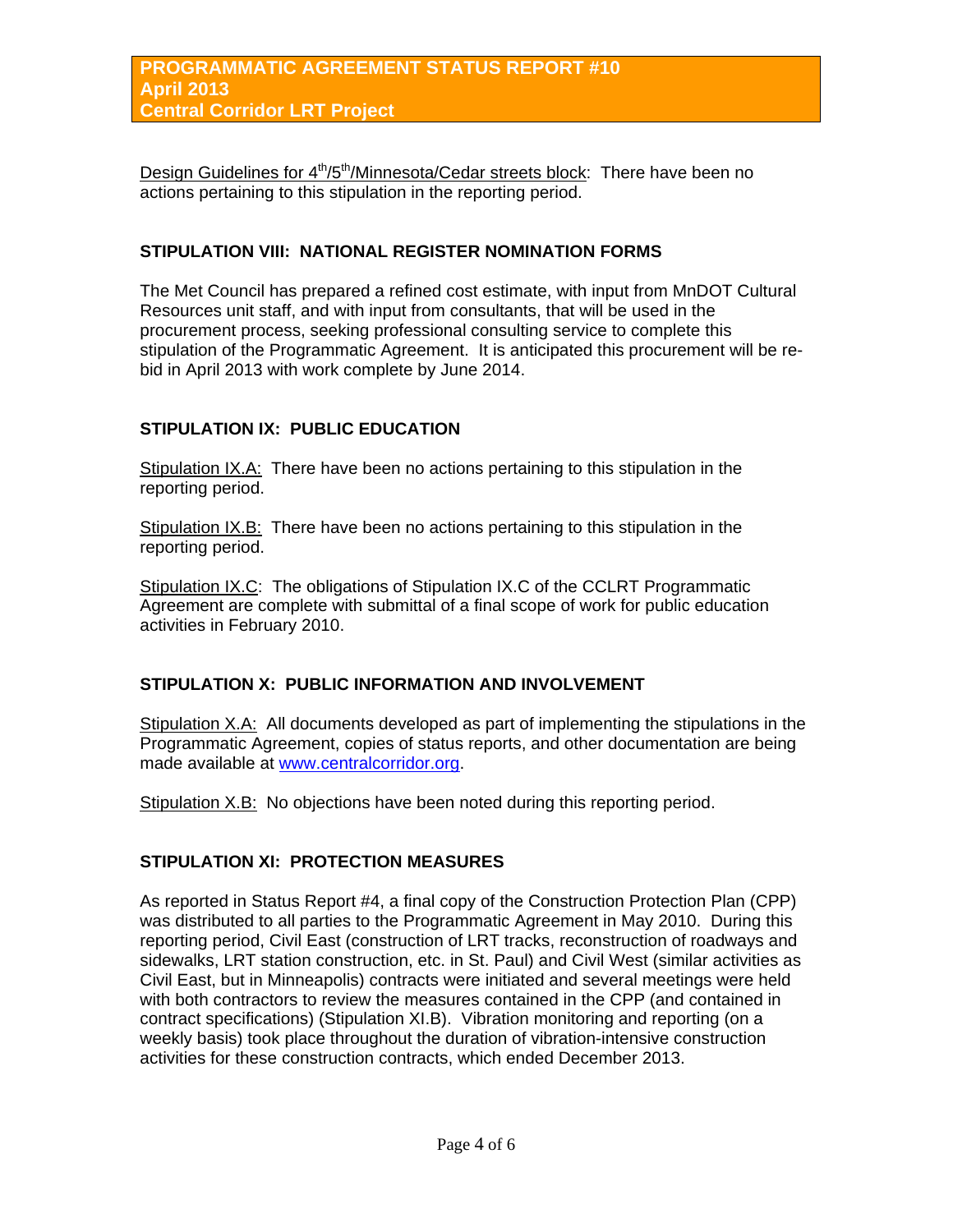### **STIPULATION XII: PROJECT MODIFICATIONS**

In early March, the Met Council provided MnSHPO with notification that CCLRT project contingency funds were being used to construct, in part, a vertical circulation tower, providing ADA accessibility from the CCLRT Central Station to the St. Paul skyway system. Met Council requested MnSHPO review these plans pursuant to the Programmatic Agreement to determine potential effects. In early April, MnSHPO responded to Met Council's inquiry determining there was no potential from adverse effects related to the proposed project modification.

#### . **STIPULATION XIII: PROJECT DISCOVERY**

There have been no actions pertaining to this stipulation in the reporting period.

### **STIPULATION XIV: QUARTERLY REPORT ON AGREEMENT IMPLEMENTATION**

This is the thirteenth quarterly report prepared on the status of implementation of Central Corridor LRT Programmatic Agreement stipulations.

### **STIPULATION XV: STANDARDS**

All work carried out pursuant to the Programmatic Agreement has been carried out consistent with the requirements noted in this stipulation.

### **STIPULATION XVI: DISPUTE RESOLUTION**

There have been no disputes requiring resolution in the reporting period.

### **STIPULATION XVII: AMENDMENTS**

There have been no requests, nor any preparation of, amendments to the Programmatic Agreement during the reporting period.

### **STIPULATION XVIII: TERMINATION OF AGREEMENT**

There have been no requests by any party to terminate the Programmatic Agreement during the reporting period.

## **STIPULATION XIX: DURATION OF AGREEMENT**